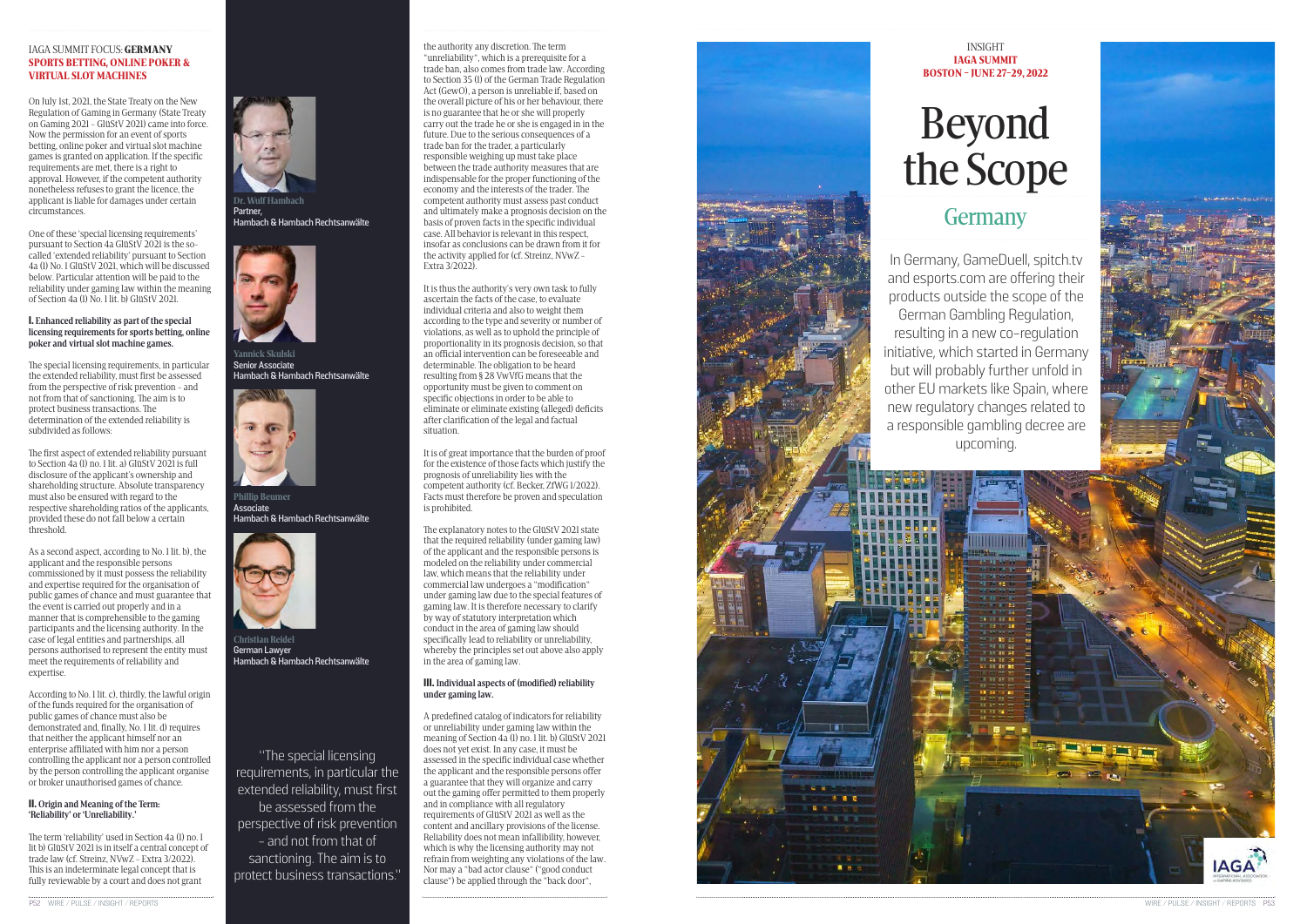

because such a clause was not part of the GlüStV 2021 and would also be an expression of an inadmissible sanctioning concept and would not serve to avert danger.

In each specific case, a final conviction for a criminal offense under Section 284 StGB would therefore necessarily have a negative impact on the licensing procedure or on a license that has already been granted. However, a violation of legal requirements that are sufficiently specific, foreseeable and transparent will also trigger the same negative consequence for the provider in question. However, formal prohibition orders under the "old" state treaty cannot be relied upon as a decisive factor; rather, the authority must assess the underlying facts independently, because the prognosis decision is based exclusively on facts. Insofar as foreign decisions are to form the basis of a declaratory procedure, the authority must ensure that the procedural rules applied by foreign authorities can be brought into line with the essential principles of German law. The positive decision on unreliability must be based on a legally binding decision by an authority or a court (cf. Becker, ZfWG 2002, p. 114 ff.).

The decisive factor is compliance with the requirements of the GlüStV 2021 - which are admittedly questionable from a legal point of view - as specified in the guidelines, the response to sufficiently precise complaints and the prompt elimination of actual deficits - in cooperation with the licensing authority (see Streinz, NVwZ - Extra 3/2022). In order to demonstrate the willingness to regulate, supramandatory efforts such as voluntary audits are likely to be extremely helpful, which can thoroughly check and establish compliance with all relevant gaming law requirements.

The applicant's or provider's willingness to be regulated, which must be proven, is of decisive importance in the authority's "prognosis decision" with regard to reliability, because the key objective of the GlüStV 2021 is to steer gambling offers towards legal gambling offers and their provision by appropriate gambling providers. This willingness to regulate must be expressed in the behavior of the applicant.

It is also important that the institute of "selfcleaning", which is known from public procurement law (Section 125 GWB), must be taken into account analogously for reasons of proportionality. This opens up the possibility, and thus takes account of the principle of proportionality, of disproving an unreliability that has actually been proven and restoring the guarantee of proper performance of the organiser's activities. In this context, selfcleaning means that concrete technical, organisational and personnel measures have been taken, that clarification has been provided through active cooperation with the competent authority, and that effective compensation for damage has been provided. The burden of proof for this lies with the applicant, the evaluation of the self-cleaning efforts with the authority. If an applicant no longer poses a threat that must be prevented under GlüStV 2021 because the selfcleaning process has been successfully completed, it will be difficult to accuse him of past unreliability (cf. Becker, ZfWG 2002, p. 114 ff.). This is also in line with the legal concept of

Section 35 (6) sentence 1 GewO.

An applicant who has already permissibly offered corresponding games of chance relevant to the assessment of reliability in Schleswig-Holstein, has consistently had the required reliability certified will be able to duly assert this, in particular insofar as there are no relevant objections, when deciding on the required reliability, also in the case of an application for a licence for games of chance pursuant to the GlüStV 2021 (cf. Streinz, NVwZ - Extra 3/2022).

The formal administrative act of granting the license is less decisive in this regard than the expression of the organiser's continued willingness to submit to the supervision of the licensing authority and the applicable regulations. In this context, it is likely to be of eminent importance that the entry into force of the State Treaty on the New Regulation of Gaming in Germany on July 1, 2021 marks a turning point, which means that the competent authorities must base their "risk prognosis" on a new foundation, as violations of the old legal situation can no longer justify an unfavorable prognosis without the addition of further circumstances. Thus, it can no longer be held against an applicant that he did not seek a corresponding licence under the GlüStV 2012. This is because such a licence was not available at all.

Pursuant to Section 4a (1) lit. d) GlüStV 2021, the fact that "unauthorised gaming is organized or brokered" is an argument against reliability. In view of the diversity of international gaming regulations, it remains questionable, for example, according to which legal system the permissibility or impermissibility of organizing or brokering games of chance should be determined in the case of an applicant domiciled abroad (cf. Becker, ZfWG 2002, p. 114 et seq.).

Pursuant to Section 4 GlüStV 2021, a game of chance is organised or brokered where the player is given the opportunity to participate. If a company based in Germany as the applicant does not comply with applicable German law, it is regularly to be classified as unreliable. The same is likely to apply to a company based abroad that does not provide services for the German market but offers unauthorised gambling in contravention of the law of the market there. This is justified by the fact that it is at least anything but impossible that the person who is guilty of violations in one (gaming) legal system will also not behave in a legally compliant manner in another gaming market. And the prognosis of a legal violation in the future, supported by facts from the past, establishes unreliability under commercial law.

For a transitional period, the heads of the state and senate chancelleries of the Federal States agreed by circular resolution of September 8, 2020, on a joint procedure for assessing the reliability of providers, so that after the GlüStV 2021 comes into force, companies can offer games of chance that are eligible for approval even before it comes into force, without running the risk of having to fear adverse consequences for the subsequent assessment of their reliability (cf. on this Becker, ZfWG 2002, p. 114 ff.). Providers should be offered a "transition to the regulatory framework of the GlüStV 2021" insofar as they actually already adapt their

"If a company based in Germany as the applicant does not comply with applicable German law, it is regularly to be classified as unreliable. The same is likely to apply to a company based abroad that does not provide services for the German market but offers unauthorised gambling in contravention of the law of the market there. This is justified by the fact that it is at least anything but impossible that the person who is guilty of violations in one (gaming) legal system will also not behave in a legally compliant manner in another gaming market."

"It is likely to be of eminent importance that the entry into force of the State Treaty on the New Regulation of Gaming in Germany on July 1, 2021 marks a turning point, which means that the competent authorities must base their "risk prognosis" on a new foundation, as violations of the old legal situation can no longer justify an unfavorable prognosis without the addition of further circumstances."